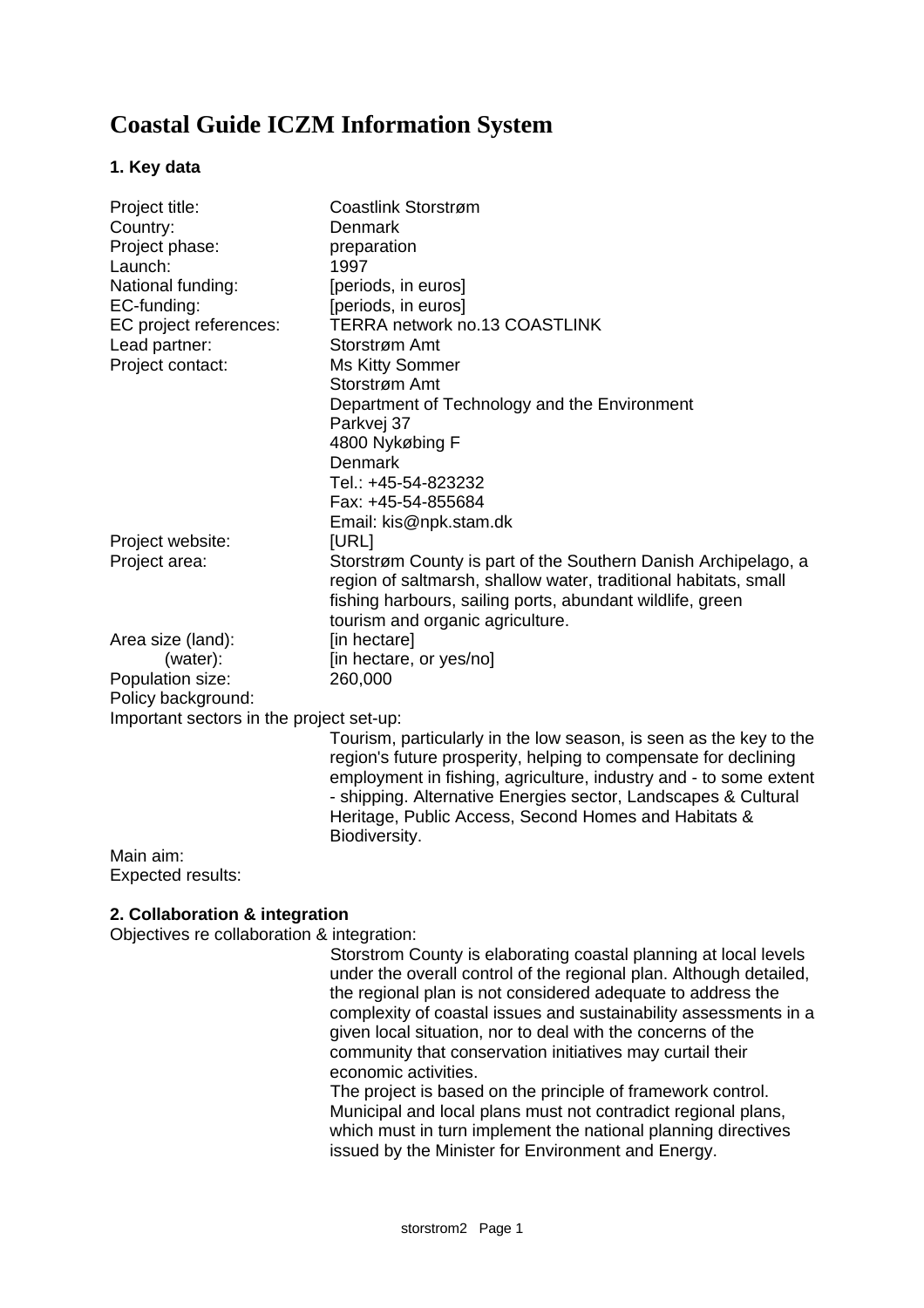|                                                                                                             | Ministries formally involved*: the Ministry of Environment en Energy, which was established<br>in 1994, is the national government department responsible for<br>environmental and planning policy. The Ministry is supported by<br>specialist agencies, including the Danish Environmental<br>Protection Agency.                                                                                                                                                                                                                                                                                                                               |
|-------------------------------------------------------------------------------------------------------------|-------------------------------------------------------------------------------------------------------------------------------------------------------------------------------------------------------------------------------------------------------------------------------------------------------------------------------------------------------------------------------------------------------------------------------------------------------------------------------------------------------------------------------------------------------------------------------------------------------------------------------------------------|
| Regions (county, province) formally involved*:<br>Municipalities (towns) formally involved*:                | [names]                                                                                                                                                                                                                                                                                                                                                                                                                                                                                                                                                                                                                                         |
| Problems encountered:                                                                                       | Development Perspectives for the Southern Danish<br>Archipelago, written in 1995 as the result of co-operation<br>between Storstrøm County and Fyns County, concludes that<br>only sustainable tourism should be encouraged. For the coastal<br>zone, which really approximates to the whole region, this means<br>that all new tourist developments will be subject to a rigorous<br>sustainability assessment before planning permission is<br>granted. A series of participative exercises, based on the<br>approach of Local Agenda 21, is proposed to encourage coastal<br>communities to support and take responsibility for the process. |
| Main achievements:                                                                                          | In Storstrøm County, there are voluntary agreements with the<br>tourism sector, through the regional and local tourism<br>organisations and with the trade itself. The agreements concern<br>information diffusion, protection of nature and the environment,<br>and green tourism initiatives. The tourist sector co-operates<br>because it is very aware of the necessity of a clean environment<br>and an unspoiled coast to keep and develop tourist visits.                                                                                                                                                                                |
|                                                                                                             | Storstrøm County is collaborating with authorities in the<br>neighbouring area of Rostock (Germany), particularly with<br>respect to regional planning and local Agenda 21 work in the<br>coastal area and the development of compatible strategies for<br>tourism.                                                                                                                                                                                                                                                                                                                                                                             |
| 3. Participation<br>Objectives re participation:                                                            | The Storstrøm County project involves extension of the regional<br>planning procedures on a non-statutory basis and thus depends<br>on local government will and on public participation. The project<br>would like to see the sustainability assessment a statutory part<br>of the regional plan.                                                                                                                                                                                                                                                                                                                                              |
| Environment stakeholders formally involved*: yes / no<br>Public hearings:<br>Public access to project data: | Economic development stakeholders formally involved*: yes / no<br>[number]                                                                                                                                                                                                                                                                                                                                                                                                                                                                                                                                                                      |
|                                                                                                             | Storstrom County project has adopted a completely open data<br>provision, which has the advantage of encouraging participants<br>to give data in the hope that they are likely to have access to<br>much more than they provide. This has gone as far as<br>publishing the locations of rare and endangered species,<br>something that is anathema to many conservationists.<br>Storstrom County has also made a decision to enable all users<br>to share information through adopting common protocols for<br>information exchange. This has become an important part of<br>their data strategy.                                               |
| Main achievements:                                                                                          | In Storstrøm, there are local concerns, mainly among<br>landowners, that national conservation objectives expressed in                                                                                                                                                                                                                                                                                                                                                                                                                                                                                                                          |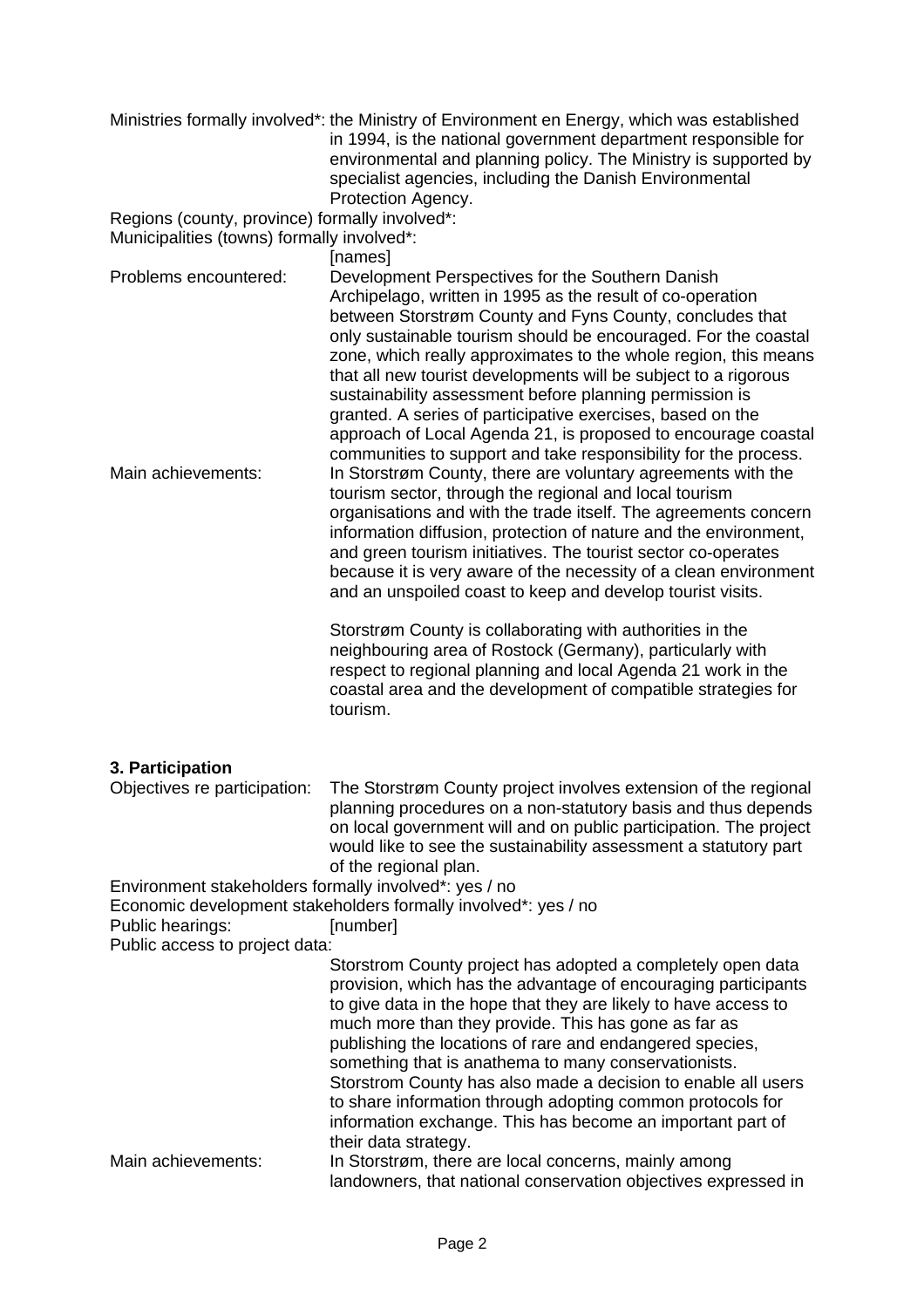|                       | the new 300m-protection zone (coastal planning zone, which<br>extends 3 kilometres inland from the coast, Danish Planning<br>Act) may check or limit local economic opportunities, especially<br>tourism. Agriculture-environment conflicts are also noted. One<br>way of handling these conflicts is through the new system for<br>water management planning, by giving subsidies to farmers, for<br>example for making new wetlands. |
|-----------------------|----------------------------------------------------------------------------------------------------------------------------------------------------------------------------------------------------------------------------------------------------------------------------------------------------------------------------------------------------------------------------------------------------------------------------------------|
| Problems encountered: | Storstrøm together with Ipiros, Kent, Devon, Cornwall, Down<br>and ANAS are involved in the TERRA COASTLINK network.<br>The 7 projects emphasise the significant advantage of<br>networking to learn form the experience from other ICZM<br>projects. This learning process is also called Capacity Building.                                                                                                                          |

### **4. Information**

| Objectives re environment: |                                                                                                                                                                                                                                                                                                                                                                                   |
|----------------------------|-----------------------------------------------------------------------------------------------------------------------------------------------------------------------------------------------------------------------------------------------------------------------------------------------------------------------------------------------------------------------------------|
| Main achievements:         | The Storstrøm project has a good strategic approach to data<br>and information management using a Geographic Information<br>System for land use planning.                                                                                                                                                                                                                         |
| Problems encountered:      | The cost of acquiring base maps, derived from publicly funded<br>programmes, was high. This because of respect for the<br>intellectual property rights of the data holders. Efforts should be<br>made to seek to influence a change in policy in relation to the<br>use of data products (including maps) which are derivatives of<br>publicly-funded data collection programmes. |

# **5. Policy aspects, relevance and success:**

| <b>Legal Jurisdictional issues:</b> |  |
|-------------------------------------|--|
|                                     |  |

| Project objectives:               |                                                                                                                                                                                                                                                                                                                                                                                                                                                                                                    |
|-----------------------------------|----------------------------------------------------------------------------------------------------------------------------------------------------------------------------------------------------------------------------------------------------------------------------------------------------------------------------------------------------------------------------------------------------------------------------------------------------------------------------------------------------|
| Main achievements:                |                                                                                                                                                                                                                                                                                                                                                                                                                                                                                                    |
| Problems encountered:             | One source of enforcement problems is where law or<br>regulations works against the interests of the local<br>administration, either politically or financially. Although<br>Denmark has very good legislation for cleaning wastewater,<br>many coastal municipalities with less than 5,000 inhabitants do<br>not adequately clean their wastewater, due mainly to a lack of<br>human and financial resources.                                                                                     |
| <b>Environment:</b>               |                                                                                                                                                                                                                                                                                                                                                                                                                                                                                                    |
| Project objectives:               |                                                                                                                                                                                                                                                                                                                                                                                                                                                                                                    |
| Main achievements:                | In Denmark, Windmill building is now restricted to non-pristine<br>areas (near roads etc) and should follow regular patterns to<br>minimise visual disturbance!                                                                                                                                                                                                                                                                                                                                    |
| Problems encountered:             | The Danish ministry of Environment and Natural Resources has<br>proposed to build an windmill park in an offshore area which<br>Storstrøm County feels is inappropriate (migratory bird flyways,<br>opposite areas of natural coast, just outside a special protection<br>influencing area, etc.) The County has proposed that farms be<br>located in less sensitive areas bordering dyked coasts, and<br>there is and ongoing dialogue with the Ministry of Environment<br>and Natural Resources. |
| <b>Biodiversity conservation:</b> |                                                                                                                                                                                                                                                                                                                                                                                                                                                                                                    |

Project objectives: Main achievements: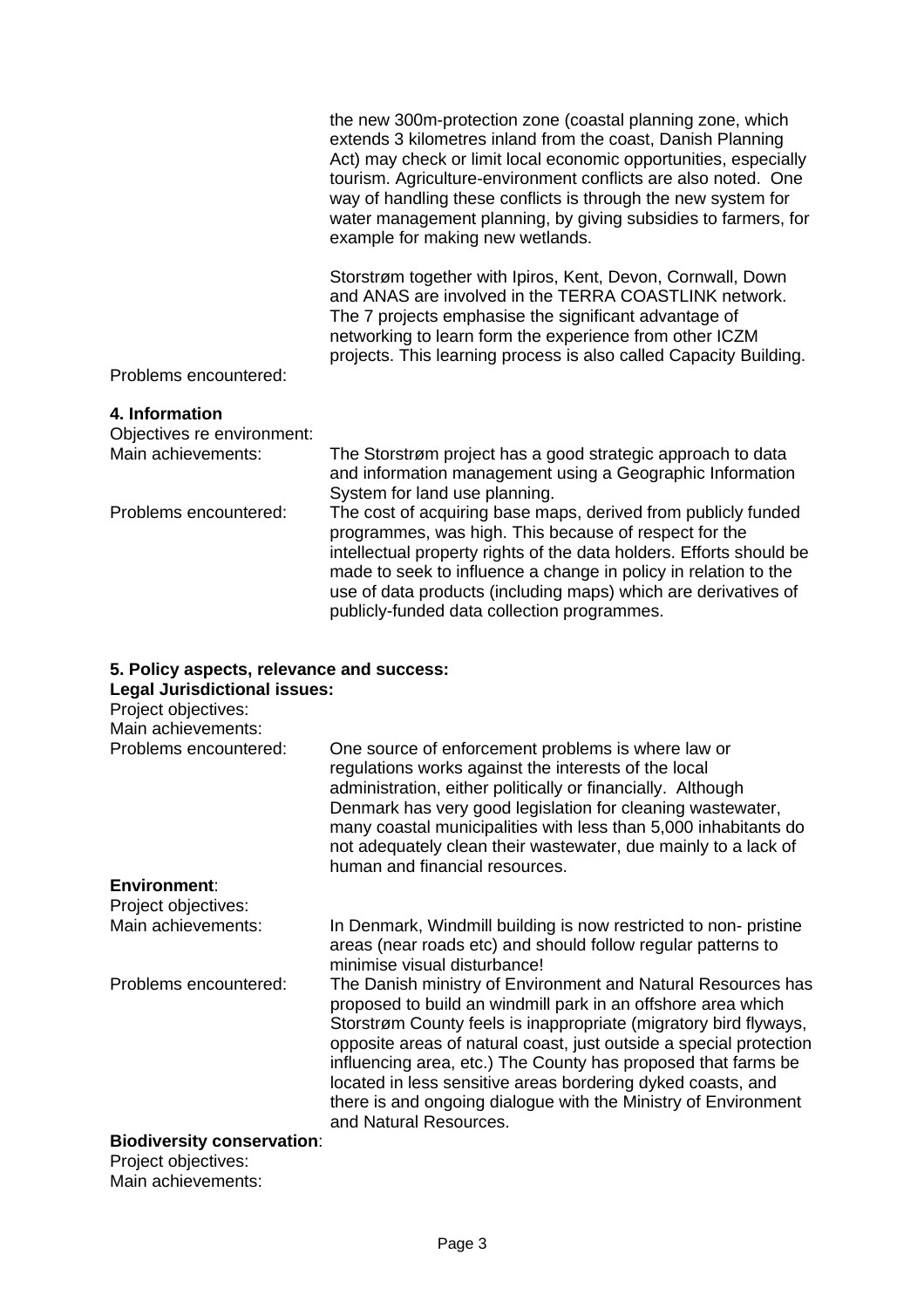Problems encountered: **Economic development**: Project objectives:

Main achievements: The Danish Ministry of Environment and Energy is developing a system to restore wetlands, river functions and other public services on " reclaimed" agricultural lands through "economic rents, as an alternative to land acquisition. Ownership would remain with the farmers who would receive these payments for allowing the rehabilitation of former wetlands, flood plains and coastal marshes.

Problems encountered: **Spatial planning & zoning**: Project objectives: Main achievements: Problems encountered: **Coastal defence**: Project objectives: Main achievements: Problems encountered:

**6. Progress & Continuity** Follow-up: No progress since: [month, year] Main reason for lack of progress:

#### **7. Sources**

Project Report online: [attached in MS word or PDF]

\*) formally involved means: as a project partner or represented in a project committee.

Bibliography:

Project Web site, if available

European Commission, *Better management of coastal resources, A European programme for integrated coastal zone management*, 1997

European Commission*, Lessons from the European Commission's demonstration programme on integrated coastal zone management*, 1999

European Commission, *Towards a European Integrated Coastal Zone Management Strategy*: General Principles and Policy Options, 1999

Thematic Study A, *Legal and Regulatory Bodies*: Appropriateness to ICZM, 1999

Thematic Study B, *Participation in the ICZM Processes*: Mechanisms and Procedures Needed, 1999

Thematic Study C, *Role and use of Technology in Relation to ICZM*, 1999